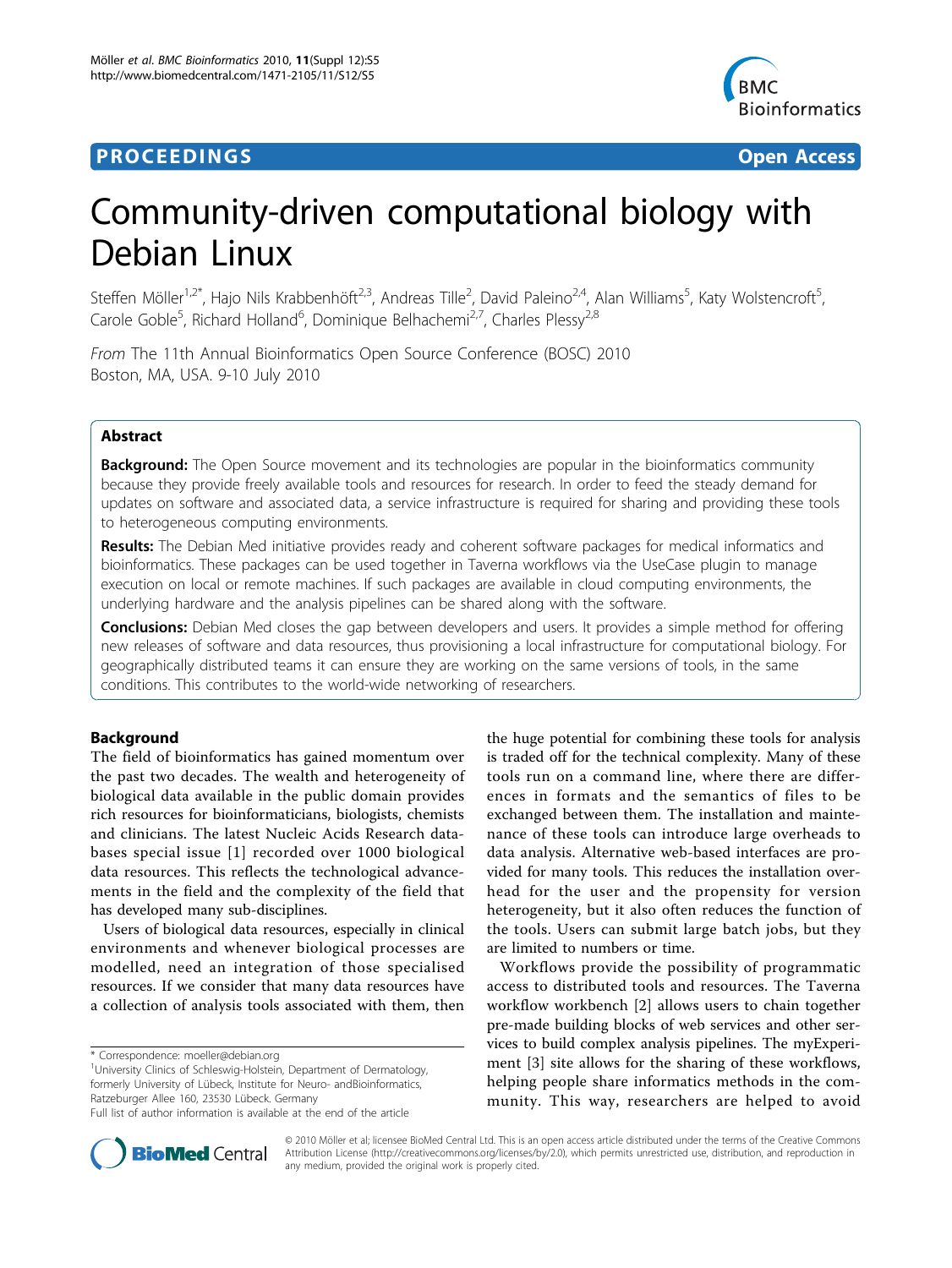reinventing approaches and prefer reusing established templates if readily available. This works nicely for public data and web services.

A challenge remains to integrate public services with the freedom to execute command line applications. The incorporation of command-line applications in such workflows is a more recent development, not yet widely adopted. We will explain why we think that this is not surprising and how the availability of Linux distributions contributes to a wider acceptance of that principle.

Applications may be executed either locally or remotely, possibly as a service, in a queuing system or a computational grid. The community has become excellent at sharing data, and similarly excellent in sharing the code (data) of applications, but there was yet no environment allowing for the integration of it all – either locally or remotely. The researcher demands the highest responsiveness from his applications and needs to protect precious data, especially in pharmaceutical or clinical environments. Both are in strong favour of local installations for applications and public data resources.

The traditional installation of Open Source software requires its compilation from source code. The skills and interest needed for packaging software are different from software development. More complex software will require the prior installation of other software, a recursive process. This is laborious and often technically challenging because of the differences between platforms and version incompatibilities. A workflow demanding the availability of a particular application on a local machine will thus be considered non-executable, unless the given application has already been installed.

Once installation is successful, scientists are reluctant to update a working environment, so computer networks quickly become heterogeneous and not maintainable with multiple users. When different members of a community work with different versions of the same software, it becomes more difficult to collaborate.

On Linux, several distributions are preparing packages with readily usable software that are up- and downgradable, and allow libraries of several versions to be installed. Debian [[4\]](#page-5-0), founded in 1993, is one of the oldest distributions. It was for many years the only distribution that was managed as a democratic society, to which users could upload packages and vote for their destiny. The community of computational biologists should team up with the community behind the Linux distributions and extend the IT infrastructure respectively. This frees considerable resources for research labs and may be crucial for many smaller groups.

The remaining challenge was to connect those tools with the data and web services. One can certainly use various forms of direct access to download complete databases and experience a complete working environment. However, the prospect of integration with Taverna and therefore being able to access web services and workflows directly seemed particularly attractive. A Use-Case plugin was developed [[5\]](#page-5-0) to allow regular applications to be interpreted as services by Taverna and can be accessed in a similar way to web services.

The dependence of the biological research community on computational and data services will increase over the upcoming years. The strong computational demands of the services and the increase in complexity of the in silico research fosters the collaboration of individuals from many sites.

## Implementation

#### Debian-Med

The Debian project is an open society of enthusiasts from around the globe who collaborate on maintaining an operating system based on the Linux and FreeBSD kernels. Programs are distributed as binary packages ready for use, built on Debian's network of autobuilding [[6\]](#page-5-0) machines, from source code that is further annotated and uploaded as packages by individuals. Debian supports today's most prominent platforms, thus rendering them available from mobiles to supercomputers and for all common processors. Packages invite feedback from users with the Bug Tracking System [[7\]](#page-5-0).

Around 90,000 users have allowed the counting of their installations via Debian's Popularity-Contest initiative [\[8\]](#page-5-0), started in 2004. Separately counted are installations of packages that were forwarded to derived distributions [[9](#page-5-0)]. The most prominent of these is Ubuntu [\[10](#page-5-0)], for which more than 1.3 million users are reporting. Packages are described verbosely and are translated to many languages [[11\]](#page-5-0). More formally they may be selected by manual assignment of terms from a controlled vocabulary [\[12](#page-5-0)].

Technical constraints for the packaging are laid out in the Debian Policy document [[13\]](#page-5-0). Changes to it are discussed on the project's mailing lists and may be subject to voting by contributors to the distribution. The Ubuntu Linux distribution adopts the Debian packages for their own software "universe" and several packages are co-maintained by developers of both distributions.

Everybody can volunteer to maintain a package in Debian. There is no general exclusion of any software, as long as it is redistributable. For auto-building on many platforms, the source code and the libraries that it needs must be available. To allow for improvements, one must be allowed to edit the code. All this is more formally specified in the Debian Free Software Guidelines (DFSG).

For complex suites, packagers have an option to share their effort with the community [[14](#page-5-0)]. Such group maintenance was made possible with the advent of Debian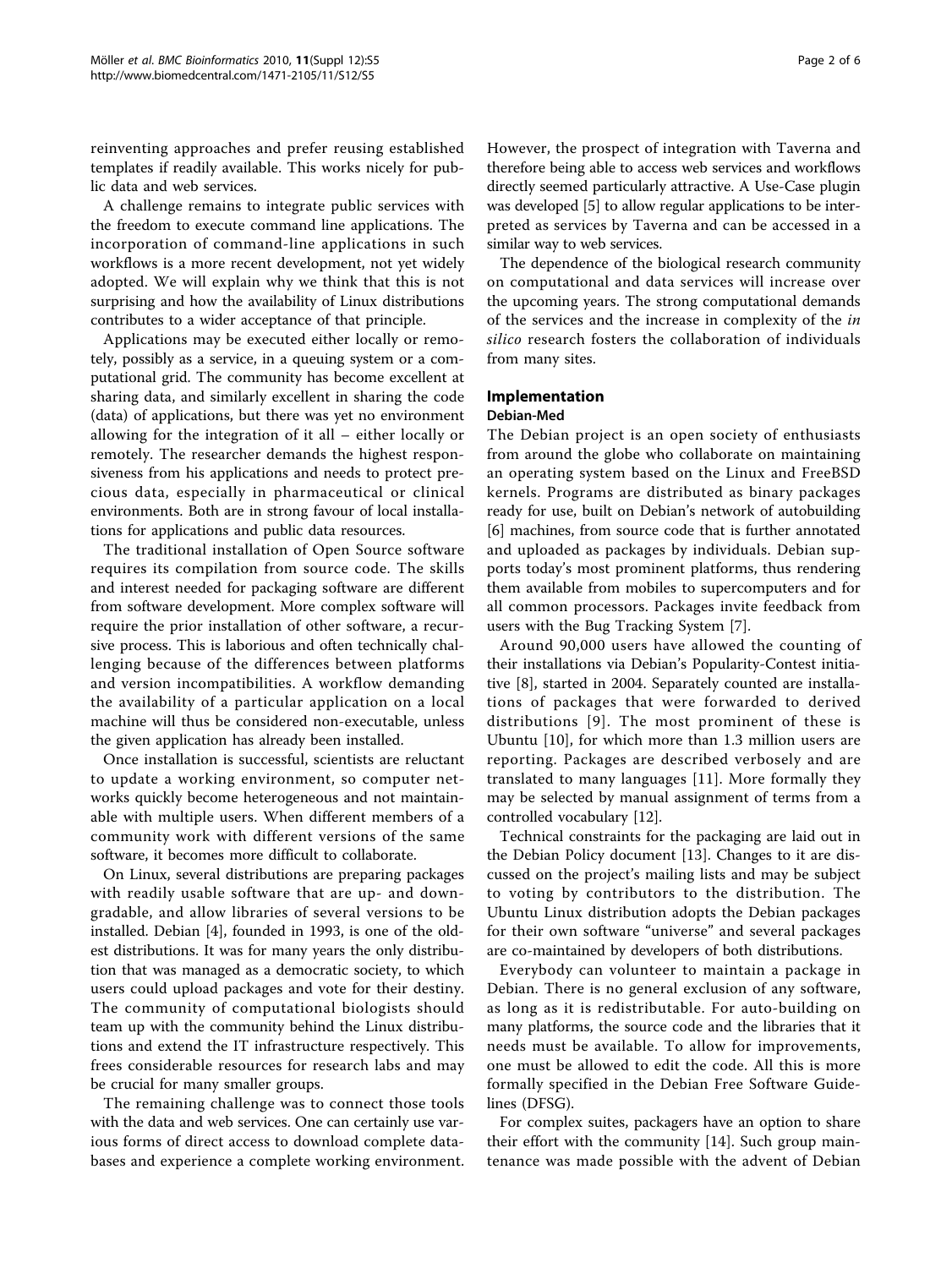Blends [[15\]](#page-5-0). A blend is a thematic flavouring of the distribution, with its own respective portal, source code management and mailing lists. This helps keep the Debian community together and attracts new users. The Blend's infrastructure displays the available software together with bibliographic and registration information. Users can thus cite and register, i.e. help the upstream developers to perpetuate their projects by showing their impact.

### Integration of the command line in workflows

Packages may come with multiple executables. Even with only a single binary, the exact parameter setting would not necessarily be clear from any given context. The respective packages' manual pages list a series of the most common contexts and describe the inputs, outputs and command line arguments for these. One also sees the need to sequentially execute multiple binaries on a single command line to complete one piece of elementary work.

To facilitate automatic execution, we introduced a description of such shell-based workflow elements in a machine-readable equivalent of a man page. We refer to it as "UseCases" since there may be multiple ways a program is used with very different parameter sets, but there should be only a single description for a tool to achieve a particular purpose. A single Debian package can therefore provide the application(s) for multiple such Use Cases. We have created a web-based repository to browse through a database of such use cases and offer a form to add new ones. Internal use is also well supported by allowing the user to download and locally maintain the collection of custom workflow elements as an XML file.

To bring the shell-executed workflow elements together with web services, we have developed a plugin to Taverna. The plugin reads the UseCase descriptions from a URL, and then controls the execution of the described programs on the user's behalf. Every Use Case is therefore available to be embedded in Taverna's regular workflows and MIME types can be set to help with visualisation of final or intermediate results.

## Results and discussion

This section summarises the results of the Debian Med [[16\]](#page-5-0)[[17](#page-5-0)] *Blend* for medical- and bioinformatics. It is unique in its form, since all its packages are intrinsic parts of Debian. The Blend does not extend the distribution, it is simply a filtered view of what is available for the Life Sciences. Its packages help descendent efforts like BioLinux [[18](#page-5-0)].

Debian Med provides a web portal interface, allowing users to browse packages of interest and select specific tasks from those packages. For bioinformatics, tasks of particular interest include "imaging", "statistics", and "bio" or "bio-dev". Packages with an emphasis on computation have also been collected under the task "cloud". Every such task is associated with a regular Debian metapackage, allowing the easy installation of a whole set of packages at one time.

### Focus on software for medicine and bioinformatics

At the time of writing, Debian Med offered 83 packages for bioinformatics in accordance to the Debian Free Software Guidelines' demands on Free software, another 13 do not fulfil this criterion. A further 18 packages are co-maintained and may be built locally, but have never been requested as an integral part of the distribution. These preliminary packages are made available to help the community to work with programs with a license that does not allow the redistribution of their source code, or for which the packaging is not yet completed. Another 29 packages are for developing new applications, like those for the Bio\* [[19\]](#page-5-0) programming libraries.

Even though the focus is on the bioinformatics packages, to package particular software often means first packaging many more general libraries that are needed as a build- or runtime-dependency. Those additional packages are not listed with Debian Med but will become one of 60,000 other regular Debian packages.

The Popularity Contest (PopCon) infrastructures of Debian and Ubuntu presents lower bounds for the number of installations of any package in the distribution. Common tools like T-Coffee are reported as installed 222 times in Debian and 1150 times in Ubuntu. The R package qtl [[20\]](#page-5-0) was reported 542 times, outrunning even Gromacs [[21\]](#page-5-0) 322 (2324 in Ubuntu), EMBOSS [[22](#page-5-0)] 250 (1665) and AutoDock [[23\]](#page-5-0) 216 (797). This information is updated on a weekly basis and is thus a valuable extension of the information from the download statistics at the original site for grant writers. For Debian, PopCon also offers a graphical development of those numbers over time – showing increasing absolute numbers. When normalised to the total number of users, most packages show a decrease between the years 2004 and 2008, which may reflect increasing success of Debian outside the academic world, followed by a stabilisation or a modest increase.

However, when comparing those numbers with the average size of scientific conferences, then the immediate outreach of the packaging seems equivalent. It becomes obvious that the user base of Ubuntu for the scientific packages is around 6 times larger than for Debian. The total number of reporting users is about 18 times larger and given the practical equivalence of the two distribution for bioinformatics research, Ubuntu with its more frequent release cycles has the latest versions integrated sooner with its releases. This may have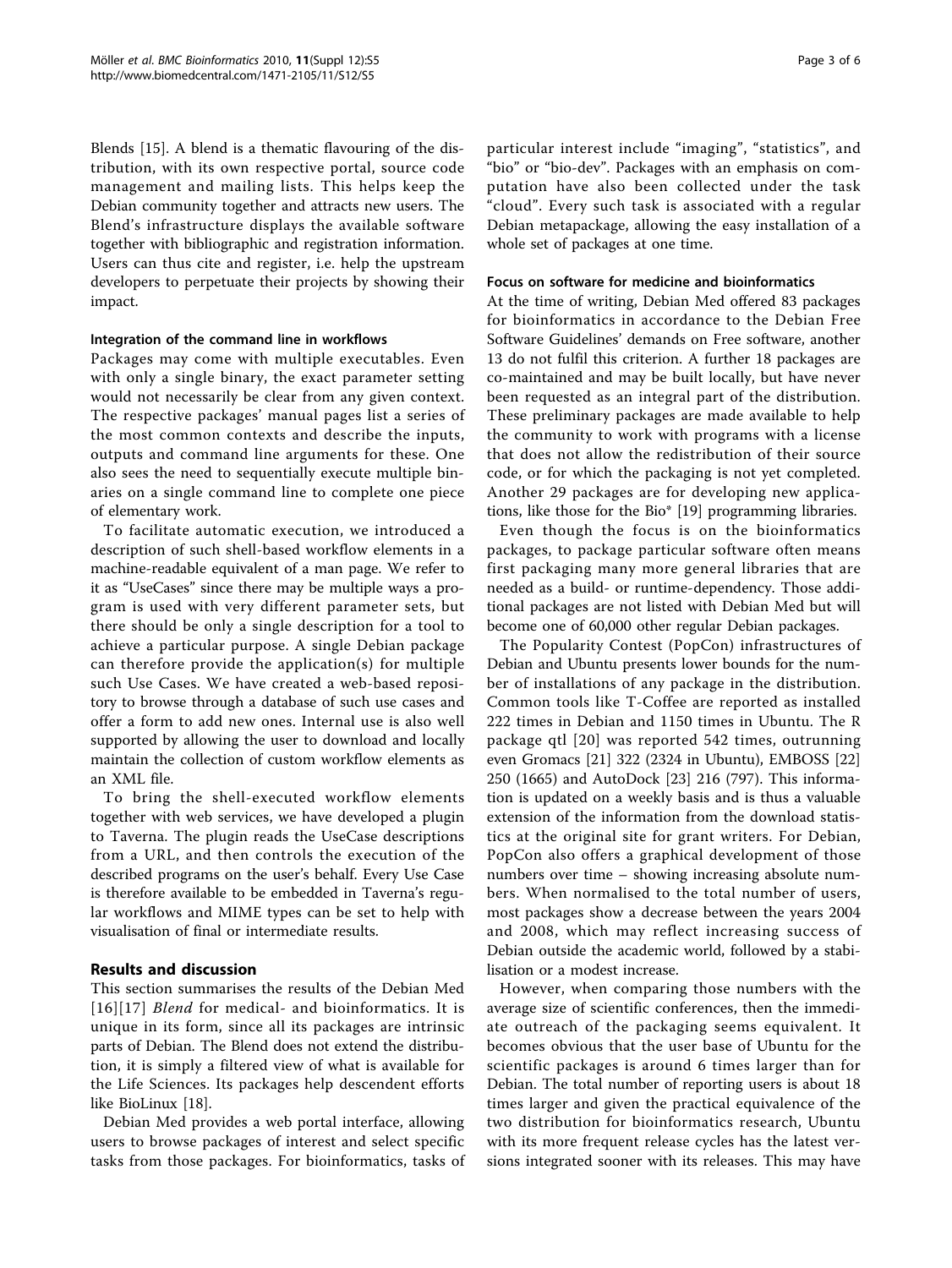contributed to the observation of Debian's lower numbers for the development packages (BioPerl [[24\]](#page-5-0) was reported 177 times installed in Debian's PopCon system and 1611 times with Ubuntu, BioJava [[25\]](#page-5-0) 33 times with Debian (281 with Ubuntu)) or latest expensive technologies like for next generation sequencing data analysis with maq [[26\]](#page-5-0) (35 times with Debian and 388 installs reported for Ubuntu) or velvet [[27](#page-5-0)] (35 and 339 reports). This trend may change since Debian now introduced official rebuilds of latest-version packages against the stable distribution, termed "backports" [\[28](#page-5-0)] and will be interesting to observe.

The distributions' installation statistics help the communication with the software developers. It is the first almost immediate feedback that they get from the distribution. Some developers, like those of AutoDock and BALLView [[29](#page-5-0)], follow the distribution's bug reports directly or otherwise contribute to the presentation of their software in the distribution. They may be formulating a description of their package or upload new versions of their software directly to the distributions.

### Integration of tools and data

With an increasing number of packages available, the interaction between those tools becomes more important for analysis. At first sight, this addresses the establishment of regular workflows in bioinformatics that are expected to compose analysis pipelines from tools from many packages. A second issue is the challenge to extend the concept of packaging to the distribution of the exact same version of public databases on different sites. This is only an issue if the public instance cannot be used via the web directly, e.g. to avoid the risk of someone monitoring the query or because of a higher latency. The data are likely to update more frequently than the tools interacting with them, and the tolerance towards working solely with official releases varies between sites. The sharing of input between multiple applications is ongoing work, for which many bioinformatics groups around the globe have provided solutions independently. To tap into that wealth of experiences and use it to share the effort to maintain the infrastructure is our impetus.

Debian Med is currently investigating the acceptance of a Perl script, named getData [[30\]](#page-5-0), that knows how to install some of the most common databases in bioinformatics and how to do the post-processing to have that data readily available for EMBOSS, BLAST [[31](#page-5-0)] or other associated tools. The information is stored in a hash table, and getData knows how to extend that hash from files in a configuration folder. This is a preparation for database packages that would only consist of such tiny configuration files that depend on getData and recommend a series of tools that know how to read the data.

By some automatic mechanism in that package's postinstall script or by a manual trigger by the user, the database would then be downloaded and indexed with no further human intervention.

However, there are limits in disk space and, more importantly, in the bandwidth available. Now that we are storing data of complete genomes for comparison, a shared environment should be identified, potentially in the cloud.

### Cloud computing for sharing a virtual computer

Cloud computing provides scalable, flexible access to larger computer processing power and storage. For academics, there are free cloud resources available (such as the National Grid Service Cloud in the UK [[32\]](#page-5-0)). Commercially, resources such as Amazon provide an ondemand service.

In clouds, virtual machines are used to instantly reconstitute one particular environment from a selection of images offered, or self-assembled, on one or more computers. This brings the advantage of letting scientists work on copies of the same system and further increases the reproducibility of workflows composed of local Debian Med services

Cloud computing offers an increased flexibility for workflow infrastructure in many ways. Rather than providing the service directly, a community may decide to offer a cloud image of the service. The images can be adapted for local needs or be run redundantly to avoid single points of failure. Multiple cloud instances can also be organised to be accessed together and share the work, e.g. in a manner known from high performance computing by installing a batch system [[33\]](#page-5-0).

In Debian Med, all packages are versioned and have set dependencies. This allows users to exactly specify a production working environment, which assists in the sharing of Debian Med images as well as in the collection of accurate provenance information. It is equally straightforward to adapt a public specification for local needs or to publicly discuss or automate the setup. Tools like live-builder.debian.net can create system images that are usable either on local computers or on large cloud services [[34\]](#page-5-0). In addition, packages of arbitrary previous versions [\[35](#page-5-0)] can be substituted from the default ones, to assemble precise combinations of tools and thus generate system images that reproduce environments used for past projects.

The Amazon Public Data initiative [[36\]](#page-5-0) already exemplifies how bioinformatics databases of public interest can be shared in a cloud environment. Debian images can access and work with such data. And the community can, by a manual effort or by using get-Data, perform a similar initiative, albeit on a smaller scale.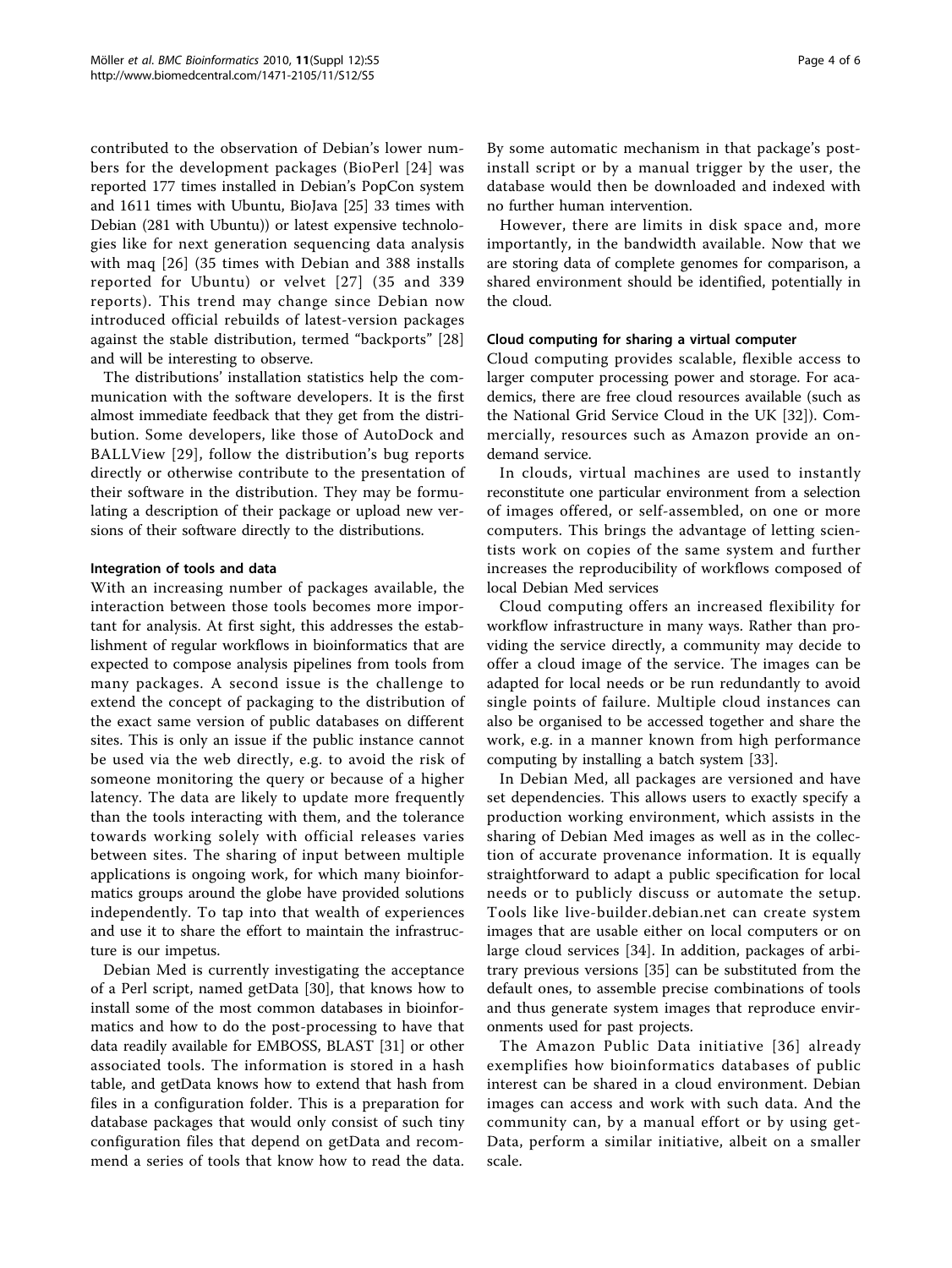## **Workflows**

The UseCase plugin provides a new service type in the Taverna Workbench. UseCase services present a mechanism for incorporating arbitrary command line tools into workflows. The command-line tools can be configured to run locally, or on remote machines accessed via secure credentials such as ssh or grid certificates. Multiple invocations of a service can be achieved by calling the same tool on a number of computing nodes at the same time, thus allowing faster running of workflows over a distributed network of machines.

Workflow developers can therefore write and test workflows locally on small amounts of data. A simple change of configuration can then run the workflow on a grid or cloud on much larger data sets.

Taverna workflows can include not only tools within a packaged distribution, but also calls to other services such as WSDL operations, queries of a BioMart database or invocations of R scripts. The workflows can be uploaded to the myExperiment website to be shared, either publicly or with specific groups of people. Figure 1 presents an example workflow for the structural alignment program Mustang [[37](#page-5-0)]. with the tool boxshade [[38](#page-5-0)] to pretty-print sequence alignments. The original manuscript on the Taverna plugin [[5\]](#page-5-0) explains the syntax to describe the binaries in Debian or other Linux distribution to appear as workflow elements.

The development of workflows goes hand in hand with the sharing of such expertise via the myExperiment website. With the UseCase plugin, workflows could be composed entirely of packages from Debian Med. This renders the workflows more accessible for commercial in-house adoption, where data or methods are sensitive.

## Conclusions

The dynamics of the elements presented here, i.e. the Debian Med distribution, the cloud infrastructure and the workflow suite, form a symbiosis towards a readily usable infrastructure for performing and sharing biological research and services. Any command line application can be integrated with any workflow in Taverna via local or remote execution. Sharing workflows, services and data sources is not trivial, but can be managed successfully with the infrastructure presented here.

Cloud computing infrastructures offer a new way of working. Expensive local computing infrastructures are not required if researchers can have access to cloud computing resources on demand. Small research groups can therefore tap into resources that were previously not accessible to them [\[39](#page-5-0)].

#### Availability and requirements

• Project name: Debian Med

• Project home page:[http://debian-med.alioth.debian.](http://debian-med.alioth.debian.org) [org](http://debian-med.alioth.debian.org)

• Operating systems: Debian Linux and derivatives

• Programming language: no restrictions

• License: any that allow the free redistribution of the software

• Any restrictions to use by non-academics: no (with exceptions for individual packages), none added by Debian